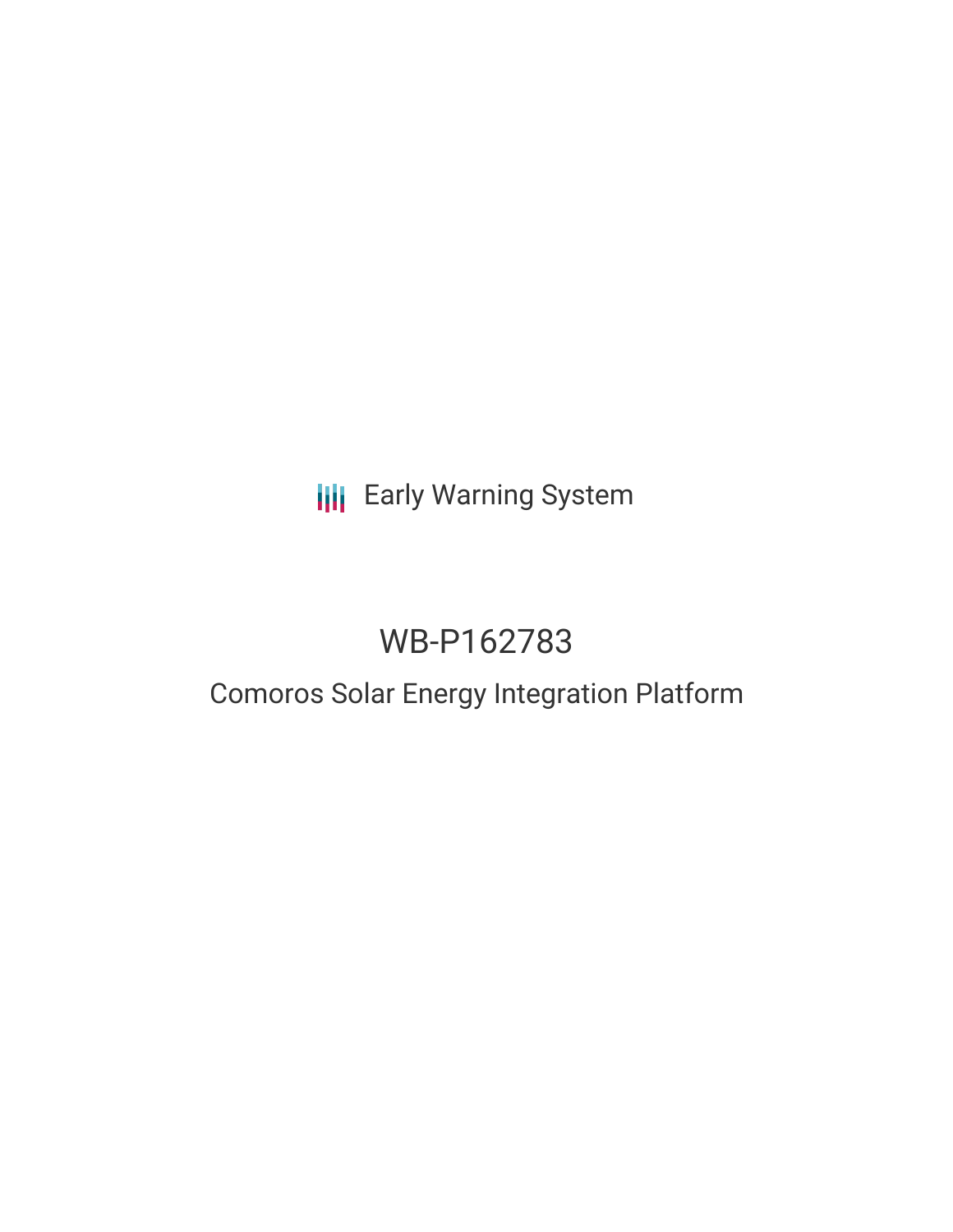

#### **Quick Facts**

| <b>Countries</b>               | Comoros                            |
|--------------------------------|------------------------------------|
| <b>Financial Institutions</b>  | World Bank (WB)                    |
| <b>Status</b>                  | Approved                           |
| <b>Bank Risk Rating</b>        | B                                  |
| <b>Voting Date</b>             | 2020-03-11                         |
| <b>Borrower</b>                | Government of the Union of Comoros |
| <b>Sectors</b>                 | Energy                             |
| <b>Investment Type(s)</b>      | Grant                              |
| <b>Investment Amount (USD)</b> | \$40.00 million                    |
| <b>Project Cost (USD)</b>      | $$40.00$ million                   |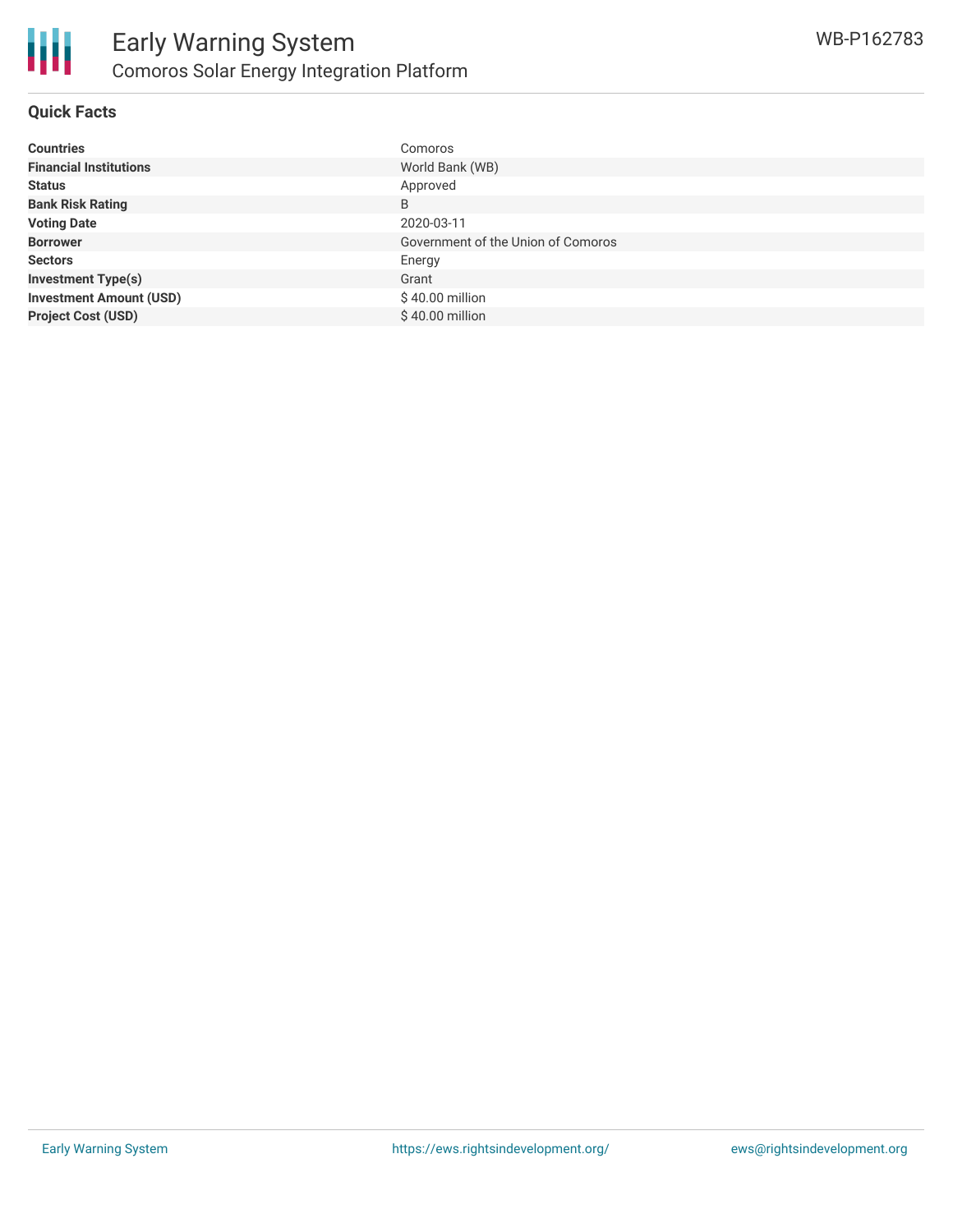

#### **Project Description**

According to bank documents, the project objective is to add solar PV and energy storage facilities to the Comorian power generation mix.

The project has three components;

- 1. Grid-connected Solar PV, Storage Facilities, and Power System Upgrades (US\$29 million). The component will deliver the first MW-scale Solar PV Park in the Comoros with up to 10 MW of solar PV and 7 MWh of Li-Ion battery storage capacity. The construction of PV generation and storage capacity will be realized in 2-3 batches. In parallel, significant additional investments and system upgrades (including system controls, automation, and engineering/feasibility studies) will be implemented. Component 1 will be procured and competitively tendered as a single investment package that will include two years of O&M and a subsequent, well-defined 12-month handover period. Tailored capacity building activities for MAMWE technical staff will also be funded under this component.
- 2. Promotion of Off-Grid Solar PV and Public Lighting (US\$5 million) on all three islands. Based on a detailed marketassessment, the first sub-component will focus on the competitive procurement of an initial batch of 20,000 SHS7 of different system sizes. A streamlined mobile-enabled commercialization platform for SHS will be developed that will be based on MAMWE's new Bank-funded customer management system (CMS). This will allow tapping into MAMWE's existing customer base and commercial infrastructure by offering a scheme to pay upfront cost of SHS in small increments through the electricity bill. Local service companies and distributors will be key to successfully install, and maintain the initial batch of SHS. Quality assurance, certification aspects and capacity building will be supported by Lighting Africa. The second sub-component envisages the installation of around 500 solar LED street lights in agglomeration across all three islands. The activity will cover the installation and a three year O&M contract with local private sector operators.
- 3. Project Management, including the Establishment and Operation of a National Project Management and Coordination Unit (US\$2 million). The component will finance the recruitment of a team of international project and tender management experts to lead the planning, programming, procurement, and implementation oversight of all major energy sector investments in the country's generation, transmission, and distribution infrastructure. Project management services would be provided through the establishment of a NPMU staffed with five to six senior international experts covering the entire spectrum of project and tender management, including legal, technical, and environmental/social expertise to procurement and financial management. The senior international experts would work in tandem with a team of eight to 10 local engineers and staff appointed by the GoC's Energy and Water Directorate (DGEME) and MAMWE, who will take over management responsibility after an 18-24 month training period.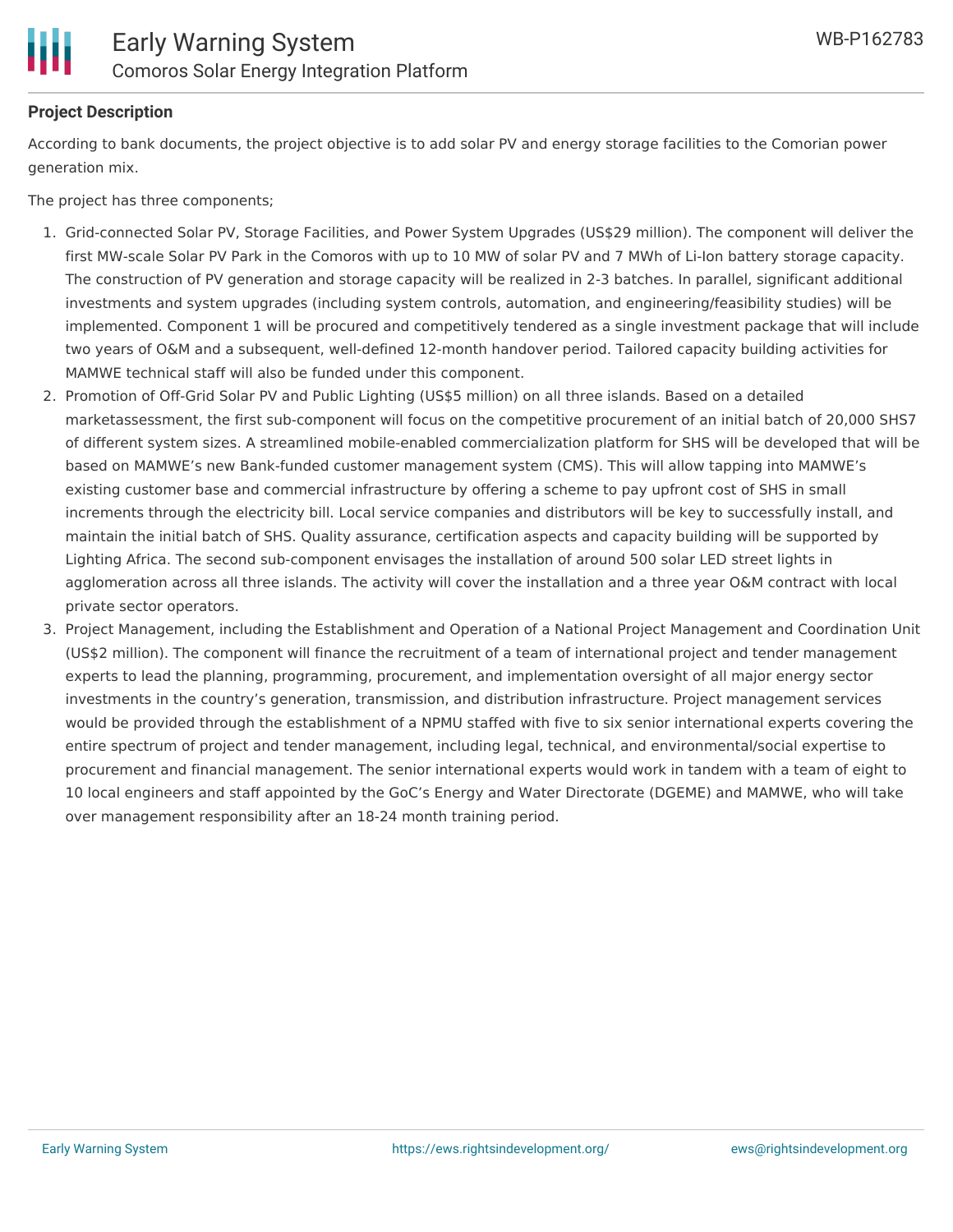

#### **Investment Description**

World Bank (WB)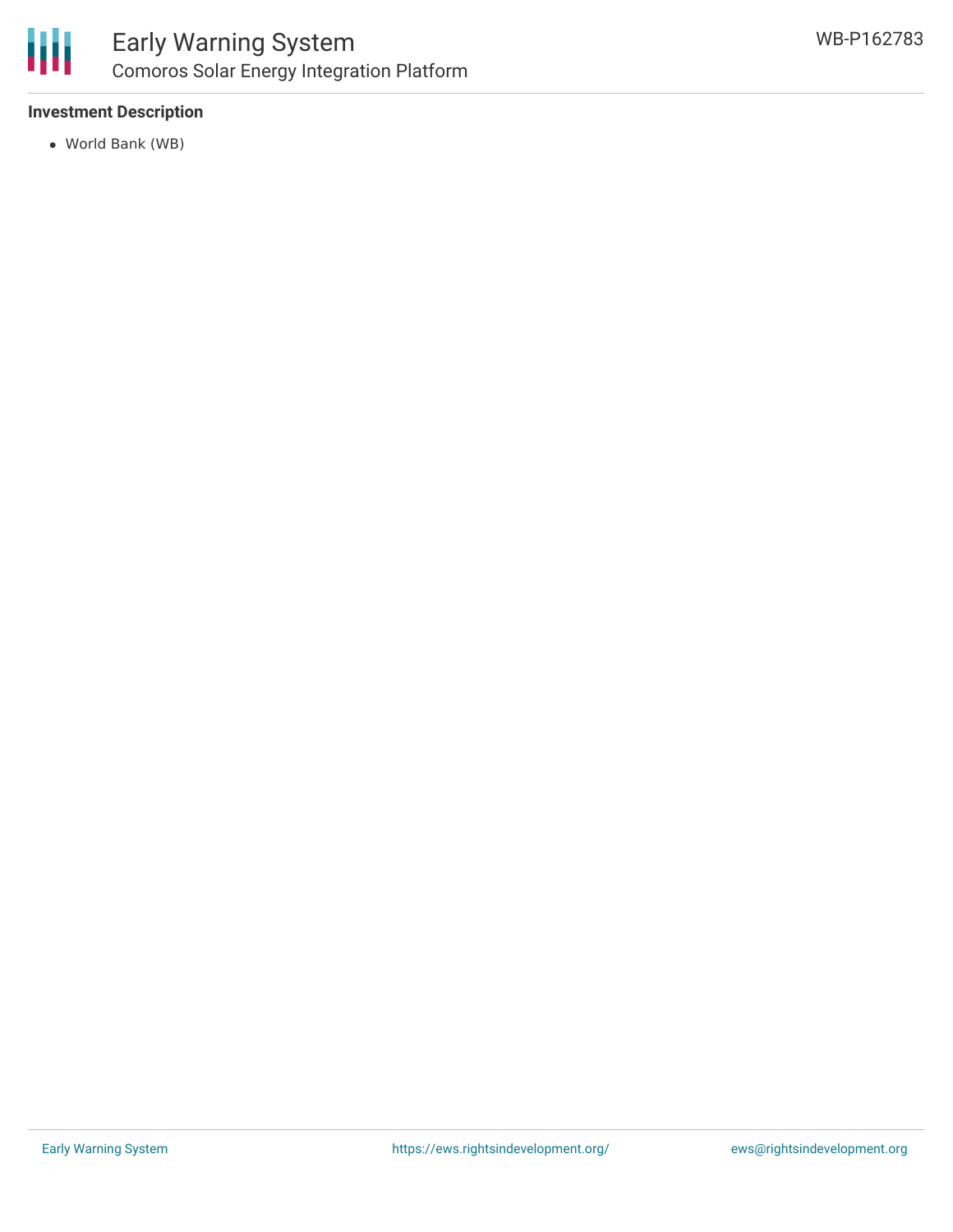

#### **Contact Information**

**World Bank:** Jan Friedrich Kappen, David Loew Senior Energy Specialist

**Borrower:** Government of the Union of Comoros

**Implementing Agencies:** SONELEC Mohamed Soilihi Managing Director [somomed111@gmail.com](mailto:somomed111@gmail.com)

#### **ACCOUNTABILITY MECHANISM OF WORLD BANK**

The World Bank Inspection Panel is the independent complaint mechanism and fact-finding body for people who believe they are likely to be, or have been, adversely affected by a World Bank-financed project. If you submit a complaint to the Inspection Panel, they may investigate to assess whether the World Bank is following its own policies and procedures for preventing harm to people or the environment. You can contact the Inspection Panel or submit a complaint by emailing ipanel@worldbank.org. You can learn more about the Inspection Panel and how to file a complaint at: http://ewebapps.worldbank.org/apps/ip/Pages/Home.aspx.